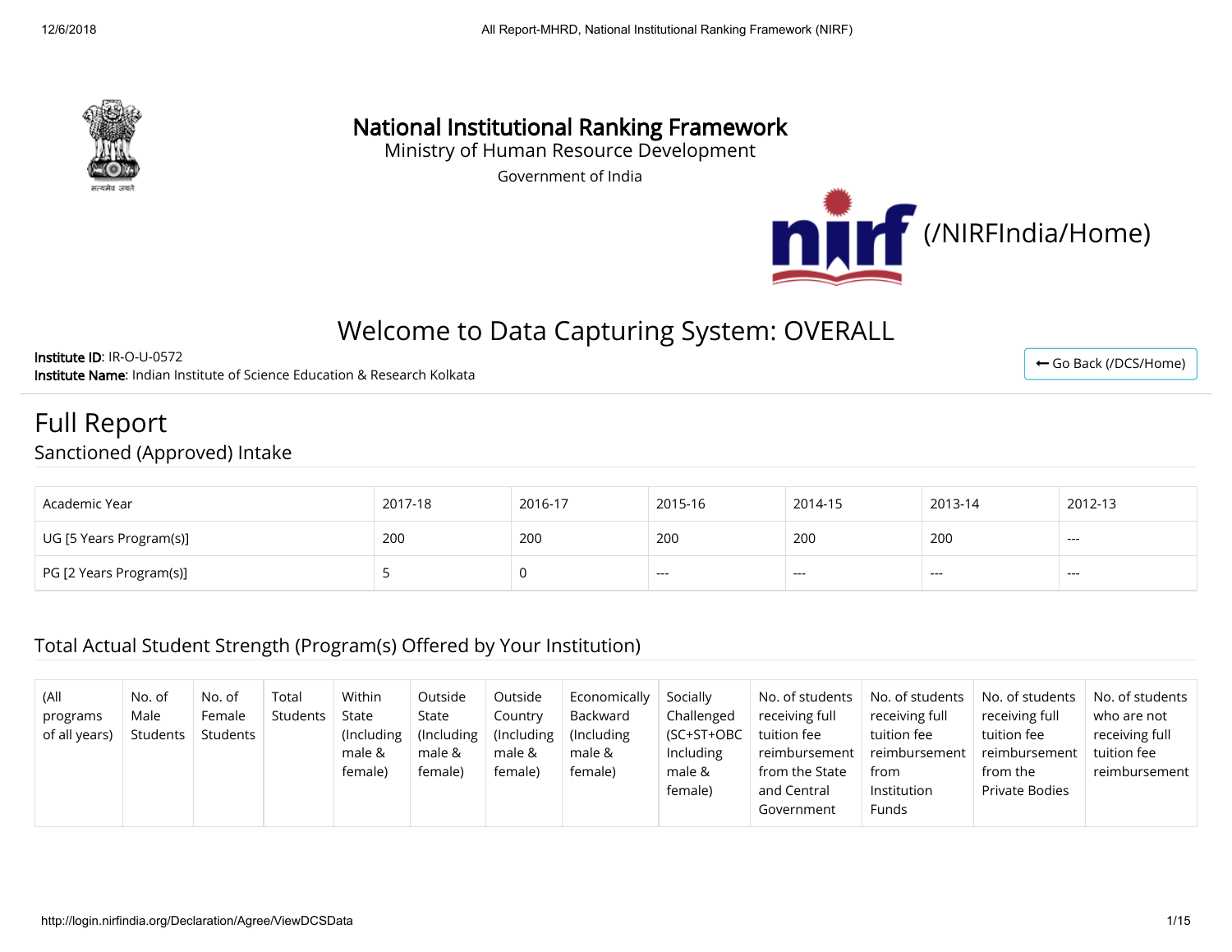| (All<br>programs<br>of all years) | No. of<br>Male<br>Students | No. of<br>Female<br>Students | Total<br>Students | Within<br>State<br>(Including<br>male &<br>female) | Outside<br>State<br>(Including<br>male &<br>female) | Outside<br>Country<br>(Including<br>male &<br>female) | Economically<br>Backward<br>(Including)<br>male &<br>female) | Socially<br>Challenged<br>(SC+ST+OBC<br>Including<br>male &<br>female) | No. of students<br>receiving full<br>tuition fee<br>reimbursement<br>from the State<br>and Central<br>Government | No. of students<br>receiving full<br>tuition fee<br>reimbursement<br>from<br>Institution<br>Funds | No. of students<br>receiving full<br>tuition fee<br>reimbursement<br>from the<br>Private Bodies | No. of students<br>who are not<br>receiving full<br>tuition fee<br>reimbursement |
|-----------------------------------|----------------------------|------------------------------|-------------------|----------------------------------------------------|-----------------------------------------------------|-------------------------------------------------------|--------------------------------------------------------------|------------------------------------------------------------------------|------------------------------------------------------------------------------------------------------------------|---------------------------------------------------------------------------------------------------|-------------------------------------------------------------------------------------------------|----------------------------------------------------------------------------------|
| UG [5 Years<br>Program(s)]        | 700                        | 223                          | 923               | 320                                                | 603                                                 | 0                                                     | 133                                                          | 433                                                                    | 218                                                                                                              | 0                                                                                                 | 0                                                                                               | 348                                                                              |
| PG [2 Years<br>Program(s)]        | 2                          |                              | 3                 | $\Omega$                                           | 3                                                   | 0                                                     | 2                                                            | 0                                                                      | 0                                                                                                                | 0                                                                                                 | 0                                                                                               |                                                                                  |

## Placement & Higher Studies

| UG [5 Years Program(s)]: Placement & higher studies for previous 3 years |                                                     |                                                       |                  |                                                      |                  |                                                                |                              |                                                                   |                                                          |
|--------------------------------------------------------------------------|-----------------------------------------------------|-------------------------------------------------------|------------------|------------------------------------------------------|------------------|----------------------------------------------------------------|------------------------------|-------------------------------------------------------------------|----------------------------------------------------------|
| Academic<br>Year                                                         | No. of first year<br>students intake in<br>the year | No. of first year<br>students admitted<br>in the year | Academic<br>Year | No. of students<br>admitted through<br>Lateral entry | Academic<br>Year | No. of students<br>graduating in<br>minimum stipulated<br>time | No. of<br>students<br>placed | Median salary of placed<br>graduates per annum<br>(Amount in Rs.) | No. of students<br>selected for<br><b>Higher Studies</b> |
| 2011-12                                                                  | 200                                                 | 90                                                    | 2012-13          | 0                                                    | 2015-16          | 78                                                             | 3                            | 800000 (Eight Lakh<br>Rupees Only)                                | 65                                                       |
| 2012-13                                                                  | 200                                                 | 109                                                   | 2013-14          | $\Omega$                                             | 2016-17          | 92                                                             | 3                            | 1200000 (Twelve Lakh<br>Rupees Only)                              | 81                                                       |
| 2013-14                                                                  | 200                                                 | 143                                                   | 2014-15          | $\Omega$                                             | 2017-18          | 127                                                            | 11                           | 650000 (Six Lakh Fifty<br>Thousand Only)                          | 110                                                      |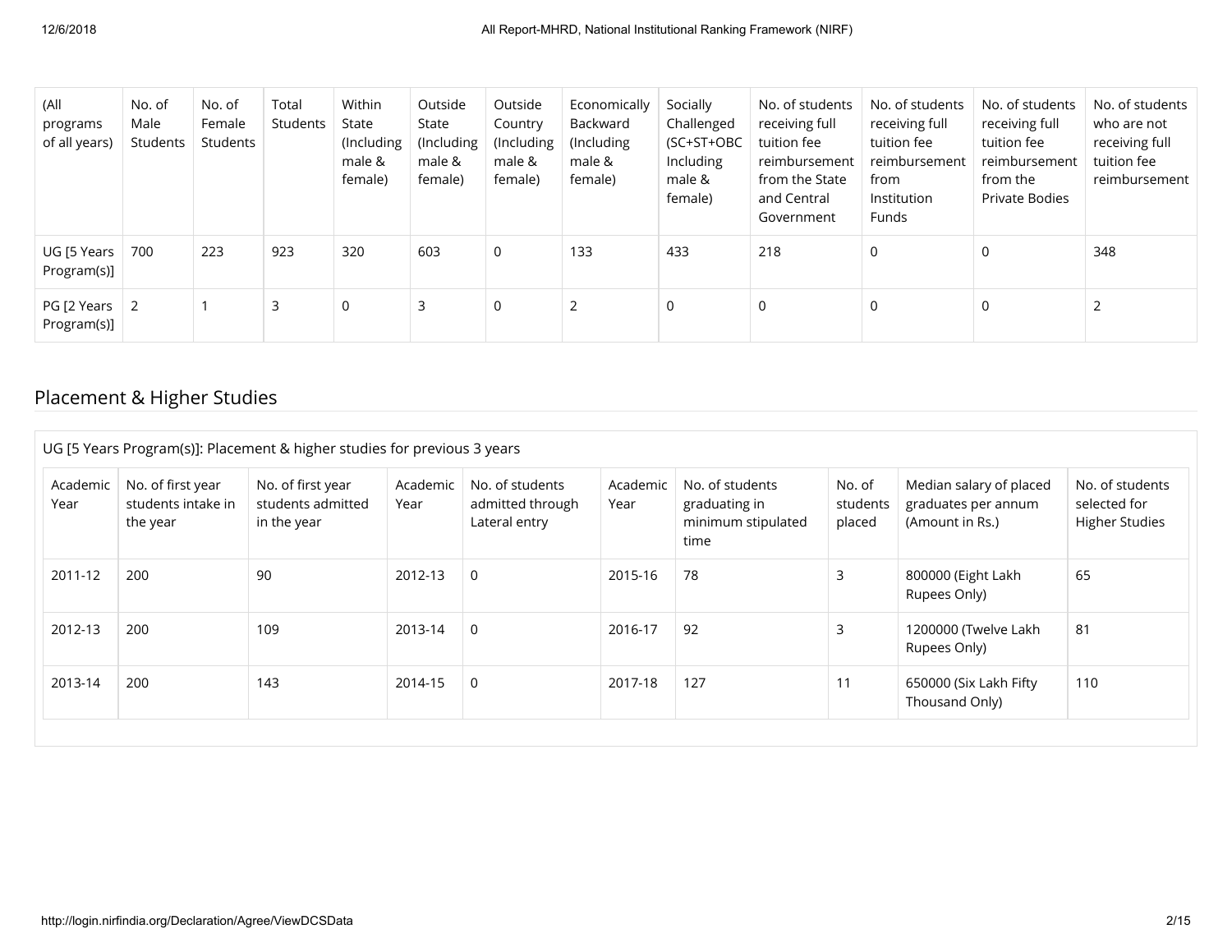| PG [2 Years Program(s)]: Placement & higher studies for previous 3 years |                                                     |                                                    |                  |                                                          |                              |                                                      |                                                |  |
|--------------------------------------------------------------------------|-----------------------------------------------------|----------------------------------------------------|------------------|----------------------------------------------------------|------------------------------|------------------------------------------------------|------------------------------------------------|--|
| Academic<br>Year                                                         | No. of first year<br>students intake in the<br>year | No. of first year students<br>admitted in the year | Academic<br>Year | No. of students graduating in<br>minimum stipulated time | No. of<br>students<br>placed | Median salary of placed<br>graduates (Amount in Rs.) | No. of students selected<br>for Higher Studies |  |
| $(2014-15)$ 5                                                            |                                                     |                                                    | $(2015-16)$ 2    |                                                          | 0                            | 0 (Zero)                                             |                                                |  |
| $(2015-16)$ 0                                                            |                                                     | 0                                                  | $(2016-17)$ 0    |                                                          | 0                            | 0 (Zero)                                             |                                                |  |
| $(2016-17)$ 0                                                            |                                                     | 0                                                  | $(2017-18)$ 0    |                                                          | 0                            | 0 (Zero)                                             |                                                |  |
|                                                                          |                                                     |                                                    |                  |                                                          |                              |                                                      |                                                |  |

#### Ph.D Student Details

| Ph.D (Student pursuing doctoral program till 2017-18; Students admitted in the academic year 2018-19 should not be entered here.) |             |   |         |         |  |  |
|-----------------------------------------------------------------------------------------------------------------------------------|-------------|---|---------|---------|--|--|
|                                                                                                                                   |             |   |         |         |  |  |
| 428<br>Full Time                                                                                                                  |             |   |         |         |  |  |
| Part Time                                                                                                                         |             | 0 |         |         |  |  |
|                                                                                                                                   |             |   |         |         |  |  |
| No. of Ph.D students graduated (including Integrated Ph.D)                                                                        |             |   |         |         |  |  |
|                                                                                                                                   | 2017-18     |   | 2016-17 | 2015-16 |  |  |
| Full Time                                                                                                                         | 43          |   | 41      | 32      |  |  |
| Part Time                                                                                                                         | 0<br>0<br>0 |   |         |         |  |  |
|                                                                                                                                   |             |   |         |         |  |  |

## Financial Resources: Utilised Amount for the Capital & Operational expenditure for previous 3 years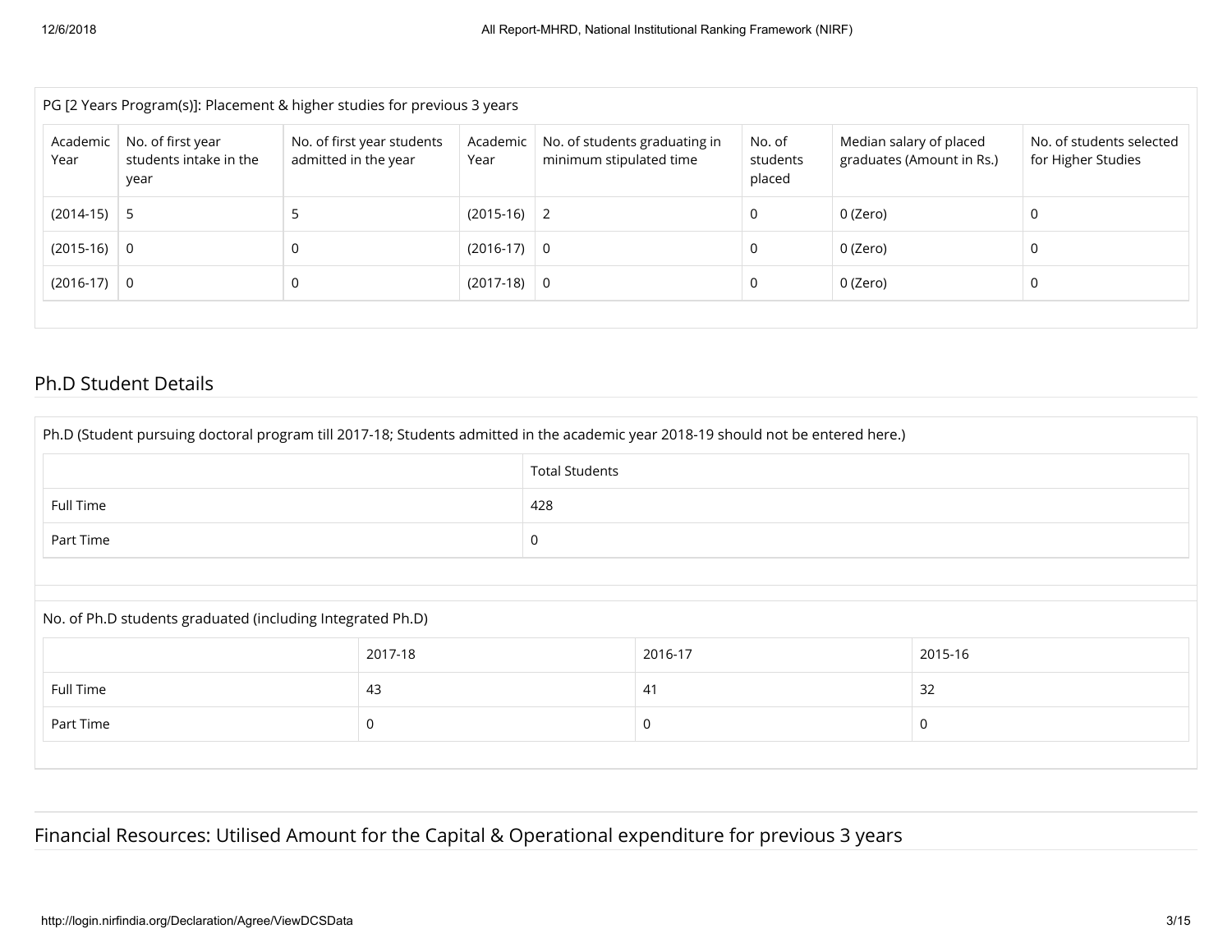| <b>Financial Year</b>                                                                                                                            | 2017-18                                                                                                         | 2016-17                                                                                                                  | 2015-16                                                                                                       |  |  |  |  |  |
|--------------------------------------------------------------------------------------------------------------------------------------------------|-----------------------------------------------------------------------------------------------------------------|--------------------------------------------------------------------------------------------------------------------------|---------------------------------------------------------------------------------------------------------------|--|--|--|--|--|
|                                                                                                                                                  | <b>Utilised Amount</b>                                                                                          | <b>Utilised Amount</b>                                                                                                   | <b>Utilised Amount</b>                                                                                        |  |  |  |  |  |
| Annual Capital Expenditure on Academic Activities and Resources (excluding expenditure on buildings)                                             |                                                                                                                 |                                                                                                                          |                                                                                                               |  |  |  |  |  |
| Library                                                                                                                                          | 49616603 (Rupees four crore ninty<br>six lakh sixteen thousand six hundr<br>ed and three only)                  | 55981027 (Rupees five crore fifty ni<br>ne lakh eighty one thousand and t<br>wenty seven only)                           | 46235603 (Rupees four crore sixty<br>two lakh thirty five thousand six hu<br>ndred and three only)            |  |  |  |  |  |
| New Equipment for Laboratories                                                                                                                   | 85671810 (Rupees eight crore fifty<br>six lakh seventy one thousand eigh<br>t hundred and ten only)             | 124860565 (Rupees twelve crore fo<br>rty eight lakh sixty thousand five h<br>undred and sixty five only)                 | 49140922 (Rupees four crore ninty<br>one lakh forty thousand nine hund<br>red and twenty two only)            |  |  |  |  |  |
| <b>Engineering Workshops</b>                                                                                                                     | 37829095 (Rupees three crore seve<br>nty eight lakh twenty nine thousan<br>d and ninty five only)               | 5969549 (Rupees fifty nine lakh sixt<br>y nine thousand five hundred and f<br>orty nine only)                            | 565376 (Rupees five lakh sixty five<br>thousand three hundred and seve<br>nty six only)                       |  |  |  |  |  |
| Other expenditure on creation of Capital Assets (excluding expenditure<br>on Land and Building)                                                  | 54647526 (Rupees five crore forty s<br>ix lakh forty seven thousand five h<br>undred and twenty six only)       | 48940315 (Rupees four crore eight<br>nine lakh forty thousand three hun<br>dred and fifteen only)                        | 79069280 (Rupees seven crore nint<br>y lakh sixty nine thousand two hun<br>dred and eighty only)              |  |  |  |  |  |
| Annual Operational Expenditure                                                                                                                   |                                                                                                                 |                                                                                                                          |                                                                                                               |  |  |  |  |  |
| Salaries (Teaching and Non Teaching staff)                                                                                                       | 376328011 (Rupees thirty seven cr<br>ore sixty three lakh twenty eight th<br>ousand and eleven only)            | 257830810 (Rupees twenty five cro<br>re seventy eight lakh thirty thousa<br>nd eight hundred and ten only)               | 219654012 (Twenty one crore ninty<br>six lakh forty thousand and twelve<br>only)                              |  |  |  |  |  |
| Maintenance of Academic Infrastructure or consumables, other running<br>expenditures etc. (excluding maintenance of hostels and allied services) | 308678138 (Rupees thirty crore eig<br>hty six lakh seventy eight thousand<br>one hundred and thirty eight only) | 328393339 (Rupees thirty two cror<br>e eighty three lakh ninty three thou<br>sand three hundred and thirty nine<br>only) | 221466731 (Rupees twenty two cro<br>re fourteen lakh sixty six thousand<br>seven hundred and thirty one only) |  |  |  |  |  |
| Seminars/Conferences/Workshops                                                                                                                   | 886608 (Rupees eight lakh eighty si<br>x thousand six hundred and eight<br>only)                                | 1681134 (Rupees sixteen lakh eight<br>y one thousand one hundred and t<br>hirty four only)                               | 3176164 (Rupees thirty one lakh se<br>venty six thousand one hundred a<br>nd sixty four only)                 |  |  |  |  |  |

IPR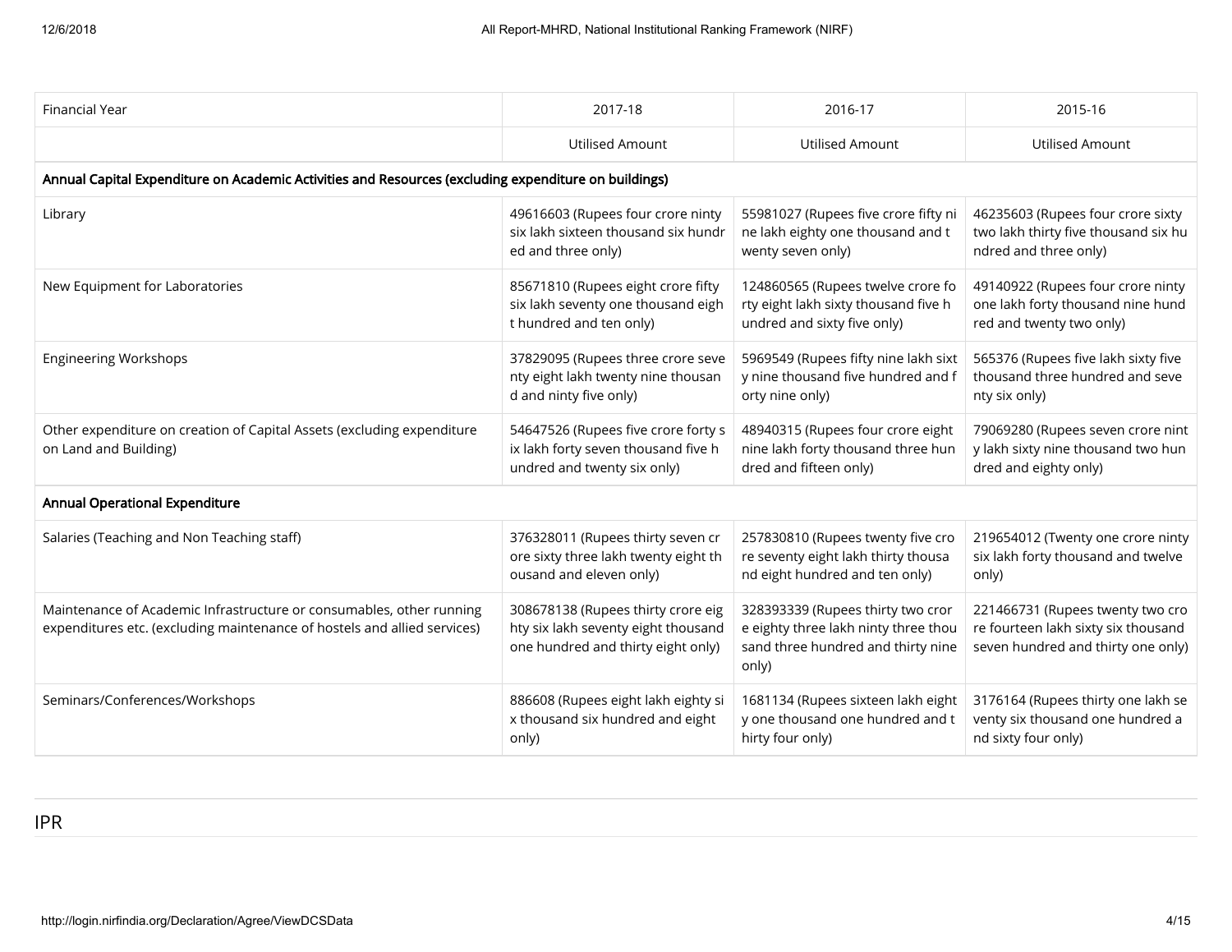| Calendar year            | 2017 | 2016 | 2015 |
|--------------------------|------|------|------|
| No. of Patents Published |      |      |      |
| No. of Patents Granted   |      |      |      |

#### Sponsored Research Details

| Financial Year                                     | 2017-18                                                                              | 2016-17                                                                             | 2015-16                                                                           |
|----------------------------------------------------|--------------------------------------------------------------------------------------|-------------------------------------------------------------------------------------|-----------------------------------------------------------------------------------|
| Total no. of Sponsored<br>Projects                 | 92                                                                                   | 99                                                                                  | 89                                                                                |
| Total no. of Funding<br>Agencies                   | 19                                                                                   | 26                                                                                  | 19                                                                                |
| <b>Total Amount Received</b><br>(Amount in Rupees) | 122364757                                                                            | 159133284                                                                           | 127117248                                                                         |
| Amount Received in<br>Words                        | Twelve crore twenty three lakh sixty four thousand<br>seven hundred fifty seven only | Fifteen crore ninety one lakh thirty three thousand<br>two hundred eighty four only | Twelve crore seventy one lakh seventeen thousan<br>d two hundred forty eight only |

#### Consultancy Project Details

| Financial Year                                     | 2017-18 | 2016-17 | 2015-16 |
|----------------------------------------------------|---------|---------|---------|
| Total no. of Consultancy Projects                  |         |         |         |
| Total no. of Client Organizations                  |         |         |         |
| <b>Total Amount Received (Amount</b><br>in Rupees) | 5772077 | 3454145 | 4768132 |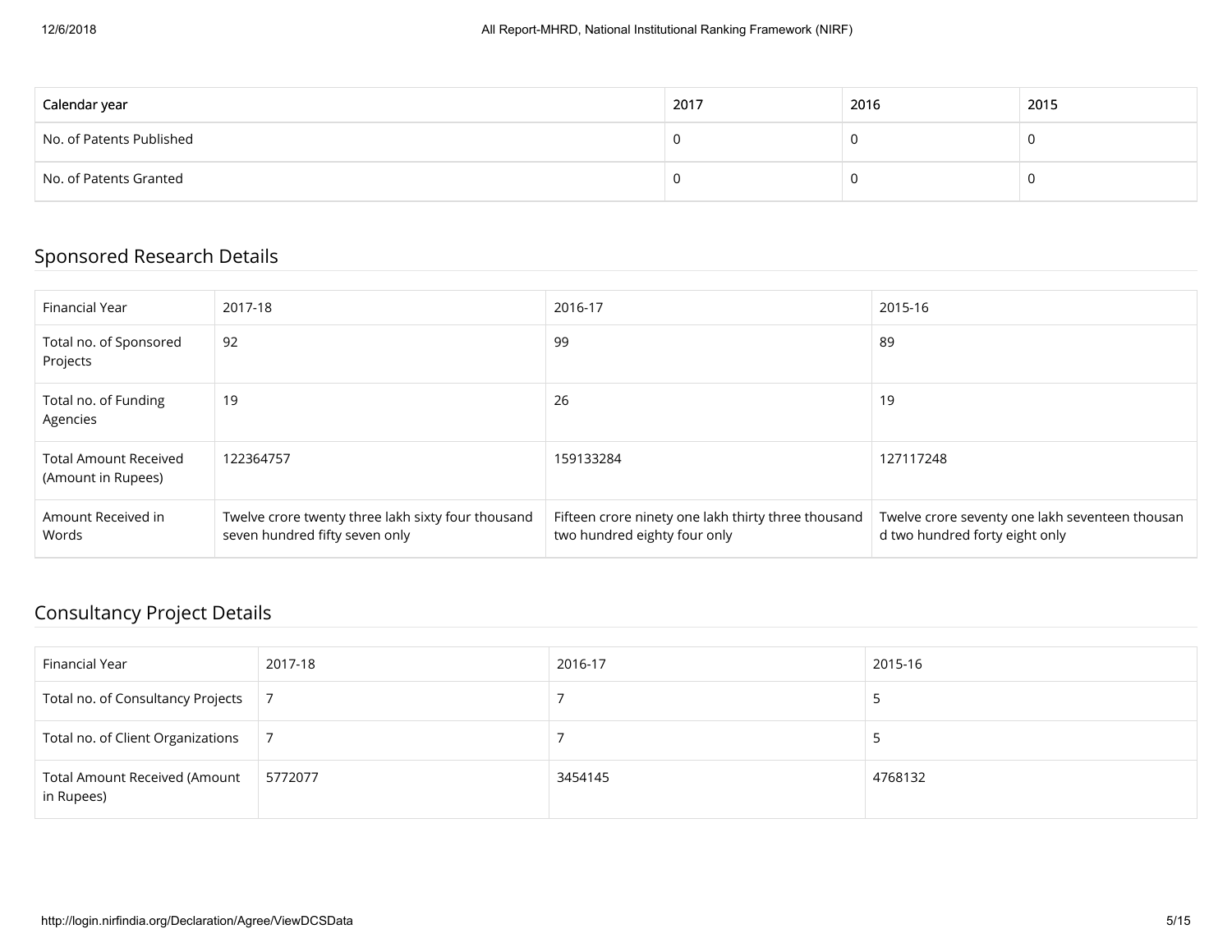| Financial Year             | 2017-18                                     | 2016-17                                                 | 2015-16                                           |
|----------------------------|---------------------------------------------|---------------------------------------------------------|---------------------------------------------------|
| ' Amount Received in Words | Fifty seven lakh seventy two thousand seven | $\mid$ Thirty four lakh fifty four thousand one hundred | Forty seven lakh sixty eight thousand one hundred |
|                            | ty seven only                               | forty five only                                         | thirty two only                                   |

## Executive Development Programs (Minimum one year duration)

| Financial Year                              | 2017-18 | 2016-17 | 2015-16 |
|---------------------------------------------|---------|---------|---------|
| Total no. of Executive Development Programs | -U      |         |         |
| Total no. of Participants                   |         |         |         |
| Total Annual Earnings (Amount in Rupees)    |         |         |         |
| <b>Total Annual Earnings in Words</b>       | Zero    | Zero    | Zero    |

## PCS Facilities: Facilities of physically challenged students

| 1. Do your institution buildings have Lifts/Ramps?                                                                                                        | Yes, more than 80% of the<br>buildings |
|-----------------------------------------------------------------------------------------------------------------------------------------------------------|----------------------------------------|
| 2. Do your institution have provision for walking aids, includingwheelchairs and transportation from one building to another for handicapped<br>students? | Yes                                    |
| 3. Do your institution buildings have specially designed toilets for handicapped students?                                                                | Yes, more than 80% of the<br>buildings |

#### Faculty Details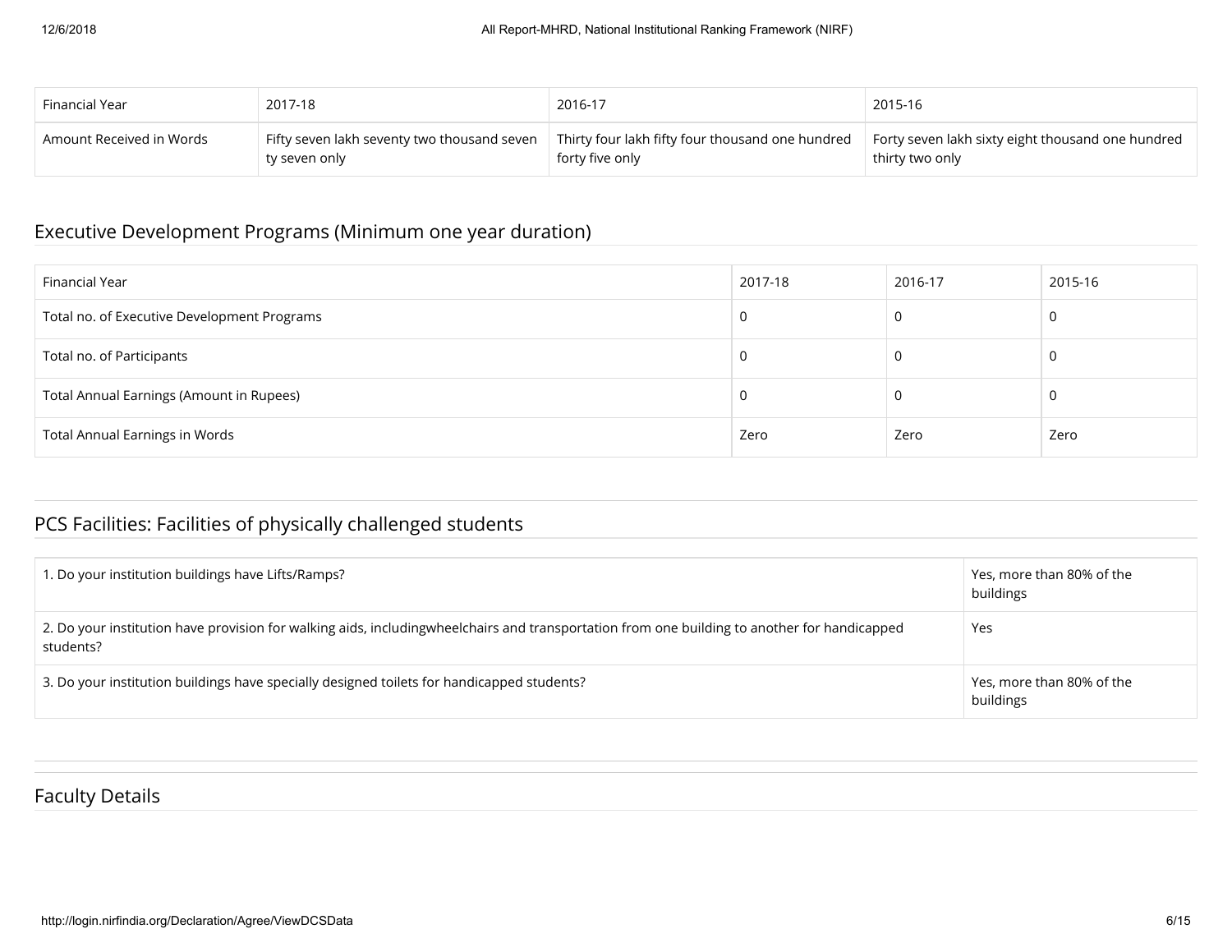1. How many faculty members of your institution have received highly reputed national/international awards/recognition from Central government agencies in the previous year (2017-18)? 10

| Srno           | Name                    | Age | Designation                | Gender | Qualification | Experience (In<br>Months) | Is Associated<br>Last Year | Currently working<br>with institution? | Joining<br>Date     | Leaving<br>Date | Association<br>type |
|----------------|-------------------------|-----|----------------------------|--------|---------------|---------------------------|----------------------------|----------------------------------------|---------------------|-----------------|---------------------|
| $\mathbf{1}$   | Jayasri Das Sarma       | 52  | Professor                  | Female | Ph.D          | 174                       | Yes                        | Yes                                    | $01 - 10 -$<br>2008 | $\overline{a}$  | Regular             |
| $\overline{2}$ | Tapas Kumar<br>Sengupta | 57  | Professor                  | Male   | Ph.D          | 135                       | Yes                        | Yes                                    | 18-04-<br>2007      | $\overline{a}$  | Regular             |
| $\mathsf{3}$   | Rupak Datta             | 42  | Associate Professor        | Male   | Ph.D          | 91                        | Yes                        | Yes                                    | $27 - 12 -$<br>2010 | $\overline{a}$  | Regular             |
| 4              | Anindita Bhadra         | 41  | Assistant Professor        | Female | Ph.D          | 29                        | Yes                        | Yes                                    | $22-02-$<br>2016    | $\overline{a}$  | Regular             |
| 5              | Anuradha Bhat           | 46  | Associate Professor        | Female | Ph.D          | 108                       | Yes                        | Yes                                    | $22 - 07 -$<br>2010 | $\overline{a}$  | Regular             |
| 6              | Amirul Islam Mallick    | 39  | <b>Assistant Professor</b> | Male   | Ph.D          | 54                        | Yes                        | Yes                                    | 04-08-<br>2014      | $\sim$ $\sim$   | Regular             |
| 7              | Mohit Prasad            | 44  | Associate Professor        | Male   | Ph.D          | 103                       | Yes                        | Yes                                    | $30-12-$<br>2009    | $\overline{a}$  | Regular             |
| 8              | Bidisha Sinha           | 39  | Associate Professor        | Female | Ph.D          | 90                        | Yes                        | Yes                                    | $21 - 11 -$<br>2011 | $\overline{a}$  | Regular             |
| 9              | Sumana Annagiri         | 46  | Professor                  | Female | Ph.D          | 117                       | Yes                        | Yes                                    | $01 - 10 -$<br>2008 | $\overline{a}$  | Regular             |
| 10             | Sankar Maiti            | 44  | Associate Professor        | Male   | Ph.D          | 101                       | Yes                        | Yes                                    | $22-03-$<br>2011    | $\overline{a}$  | Regular             |
| 11             | Neelanjana<br>Sengupta  | 41  | <b>Assistant Professor</b> | Female | Ph.D          | 78                        | Yes                        | Yes                                    | $30 - 05 -$<br>2016 | $\overline{a}$  | Regular             |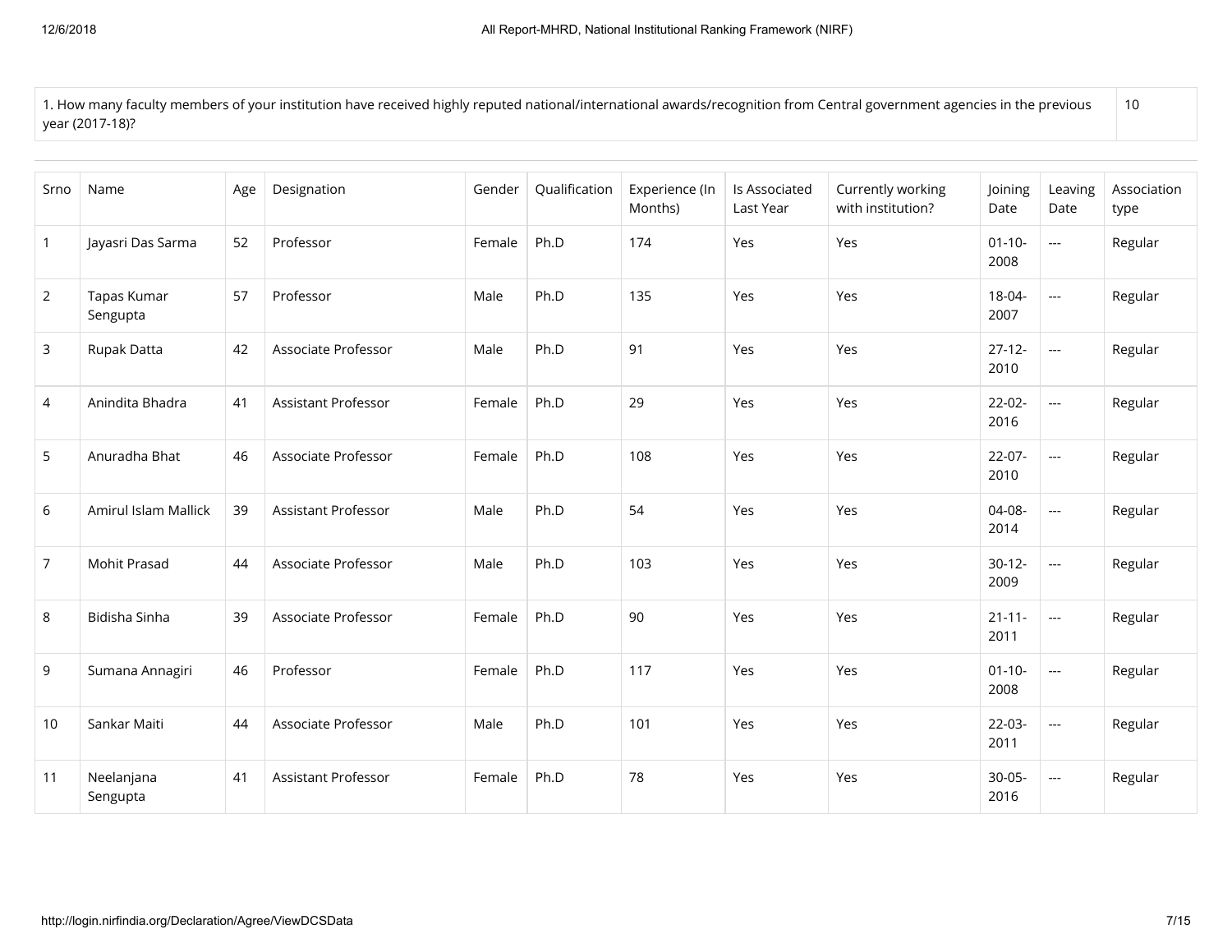| 12 | Robert John<br>Chandran   | 49 | Associate Professor | Male   | Ph.D | 114          | Yes | Yes | $01 - 11 -$<br>2010 | $\sim$ $\sim$               | Regular |
|----|---------------------------|----|---------------------|--------|------|--------------|-----|-----|---------------------|-----------------------------|---------|
| 13 | Rahul Das                 | 42 | Assistant Professor | Male   | Ph.D | 75           | Yes | Yes | $15 - 10 -$<br>2014 | $\mathbb{L} \mathbb{L}$     | Regular |
| 14 | Partha Pratim Datta       | 47 | Associate Professor | Male   | Ph.D | 103          | Yes | Yes | $04-12-$<br>2009    | $\overline{\phantom{a}}$    | Regular |
| 15 | Supratim Datta            | 44 | Associate Professor | Male   | Ph.D | 84           | Yes | Yes | $21-07-$<br>2011    | $\overline{a}$              | Regular |
| 16 | Punyasloke Bhadury        | 39 | Professor           | Male   | Ph.D | 123          | Yes | Yes | $28 - 01 -$<br>2009 | $\mathbb{L} \mathbb{L}$     | Regular |
| 17 | Rituparna Sinha Roy       | 42 | Associate Professor | Female | Ph.D | 86           | Yes | Yes | $02 - 05 -$<br>2011 | $\mathbb{L} \mathbb{L}$     | Regular |
| 18 | Arnab Gupta               | 40 | Assistant Professor | Male   | Ph.D | 35           | No  | Yes | 03-04-<br>2017      | $\frac{1}{2}$               | Regular |
| 19 | Partho Sarothi Ray        | 41 | Associate Professor | Male   | Ph.D | 119          | Yes | Yes | $11 - 08 -$<br>2008 | $\mathbb{Z} \to \mathbb{Z}$ | Regular |
| 20 | Malancha Ta               | 46 | Associate Professor | Female | Ph.D | 180          | Yes | Yes | $01-07-$<br>2011    | $\overline{a}$              | Regular |
| 21 | Babu Sudhamalla           | 37 | Assistant Professor | Male   | Ph.D | $\mathbf{1}$ | No  | Yes | $26 - 07 -$<br>2018 | $\overline{\phantom{a}}$    | Regular |
| 22 | Sreeramaiah<br>Gangappa   | 41 | Assistant Professor | Male   | Ph.D | $\mathbf{1}$ | No  | Yes | 17-09-<br>2018      | $\mathbb{Z} \to \mathbb{Z}$ | Regular |
| 23 | Sanjio Shankarrao<br>Zade | 44 | Associate Professor | Male   | Ph.D | 146          | Yes | Yes | $25-05-$<br>2007    | $\overline{\phantom{a}}$    | Regular |
| 24 | Subhajit<br>Bandyopadhyay | 45 | Professor           | Male   | Ph.D | 177          | Yes | Yes | $22 - 10 -$<br>2008 | $\overline{a}$              | Regular |
| 25 | Debasis Koley             | 40 | Associate Professor | Male   | Ph.D | 93           | Yes | Yes | $10-01 -$<br>2011   | $\scriptstyle \cdots$       | Regular |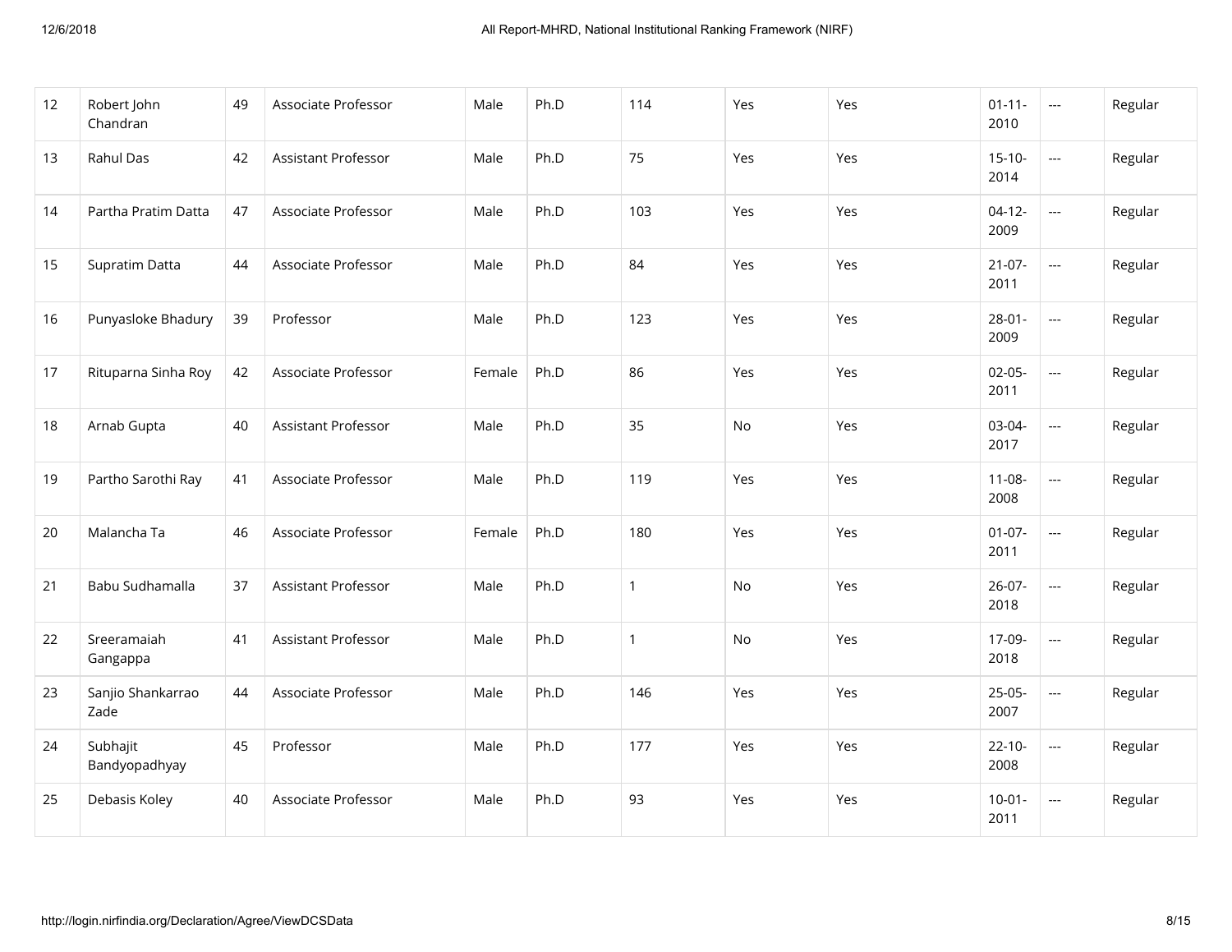| 26 | Ratheesh K<br>Vijayaraghavan | 36 | Assistant Professor                              | Male | Ph.D | 39  | Yes | Yes | $02 - 02 -$<br>2016 | $\overline{a}$           | Regular |
|----|------------------------------|----|--------------------------------------------------|------|------|-----|-----|-----|---------------------|--------------------------|---------|
| 27 | Pradip Kumar Ghorai          | 41 | Associate Professor                              | Male | Ph.D | 126 | Yes | Yes | $07 - 01 -$<br>2008 | $\overline{a}$           | Regular |
| 28 | Priyadarsi De                | 44 | Professor                                        | Male | Ph.D | 124 | Yes | Yes | $18 - 11 -$<br>2009 | $\overline{a}$           | Regular |
| 29 | Debansu Chaudhuri            | 41 | Associate Professor                              | Male | Ph.D | 85  | Yes | Yes | $01 - 06 -$<br>2011 | $\overline{a}$           | Regular |
| 30 | Arindam<br>Kundagrami        | 45 | Dean / Principal / Director /<br>Vice Chancellor | Male | Ph.D | 102 | Yes | Yes | $28 - 01 -$<br>2010 | $\overline{a}$           | Regular |
| 31 | Chilla Malla Reddy           | 43 | Professor                                        | Male | Ph.D | 120 | Yes | Yes | 04-08-<br>2008      | $\overline{a}$           | Regular |
| 32 | Sayan Bhattacharyya          | 43 | Associate Professor                              | Male | Ph.D | 115 | Yes | Yes | $13 - 04 -$<br>2010 | $\overline{a}$           | Regular |
| 33 | Suman De Sarkar              | 34 | <b>Assistant Professor</b>                       | Male | Ph.D | 33  | Yes | Yes | $01 - 10 -$<br>2015 | $\overline{\phantom{a}}$ | Regular |
| 34 | Balaram<br>Mukhopadhyay      | 45 | Professor                                        | Male | Ph.D | 126 | Yes | Yes | $01 - 01 -$<br>2008 | $\overline{a}$           | Regular |
| 35 | Venkataramanan<br>Mahalingam | 44 | Associate Professor                              | Male | Ph.D | 110 | Yes | Yes | $20 - 05 -$<br>2009 | $\overline{a}$           | Regular |
| 36 | Sayam Sen Gupta              | 45 | Associate Professor                              | Male | Ph.D | 264 | Yes | Yes | $25-07-$<br>2016    | $\mathbb{L} \mathbb{L}$  | Regular |
| 37 | Supratim Banerjee            | 38 | Assistant Professor                              | Male | Ph.D | 18  | No  | Yes | $03-01-$<br>2017    | $\overline{a}$           | Regular |
| 38 | Raja Shunmugam               | 43 | Professor                                        | Male | Ph.D | 134 | Yes | Yes | $15-09-$<br>2008    | $\overline{\phantom{a}}$ | Regular |
| 39 | Ashwani Kumar<br>Tiwari      | 39 | Associate Professor                              | Male | Ph.D | 93  | Yes | Yes | $01 - 10 -$<br>2010 | $\sim$ $\sim$            | Regular |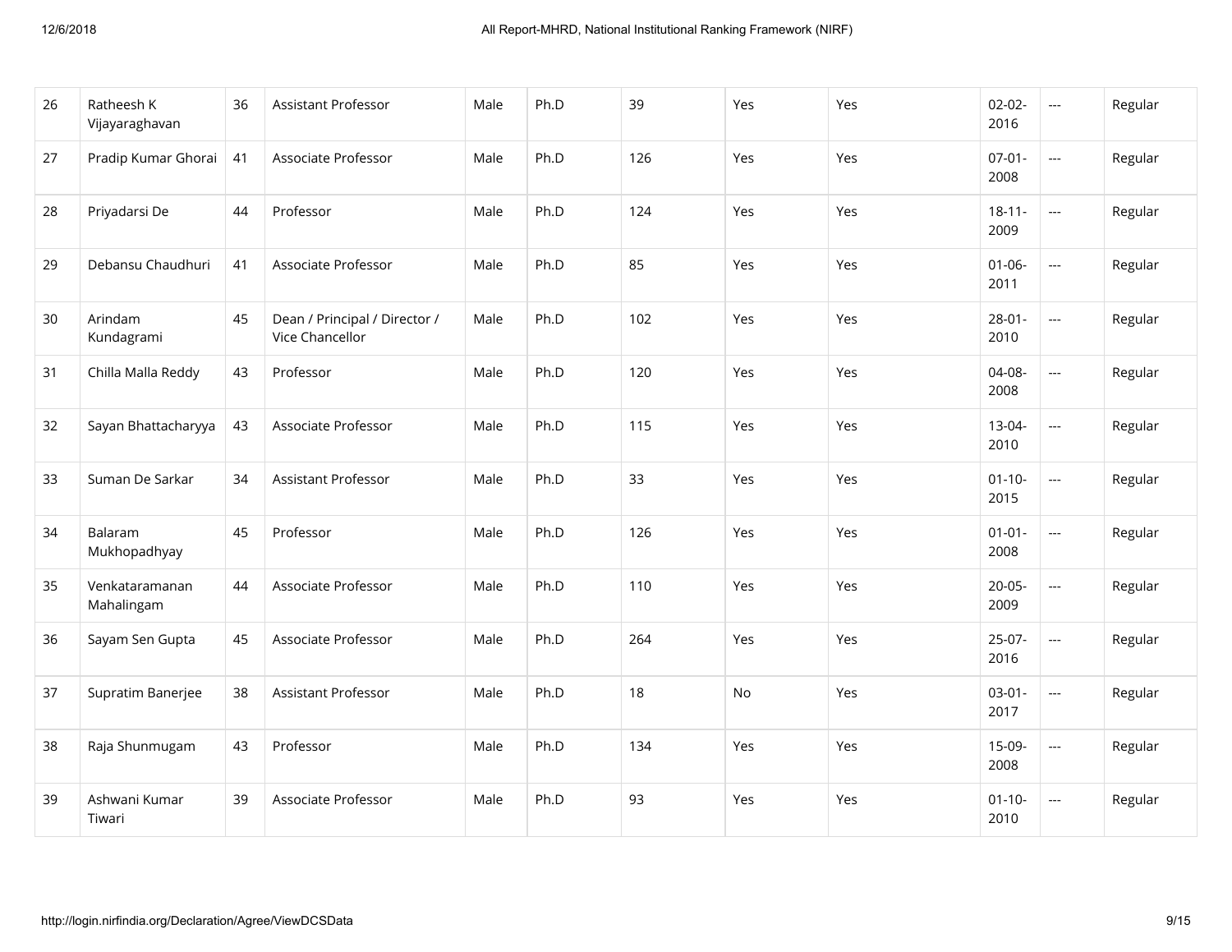| 40 | SureshKumar<br>Devrajulu | 42 | Assistant Professor | Male   | Ph.D | 29  | Yes | Yes | $02 - 02 -$<br>2016 | $\overline{a}$           | Regular |
|----|--------------------------|----|---------------------|--------|------|-----|-----|-----|---------------------|--------------------------|---------|
| 41 | Debasish Haldar          | 42 | Professor           | Male   | Ph.D | 120 | Yes | Yes | 04-08-<br>2008      | $\mathbb{L} \mathbb{L}$  | Regular |
| 42 | Prasun Kumar<br>Mandal   | 40 | Associate Professor | Male   | Ph.D | 102 | Yes | Yes | $01 - 01 -$<br>2010 | $\overline{a}$           | Regular |
| 43 | Pradip Kumar<br>Tarafdar | 36 | Assistant Professor | Male   | Ph.D | 39  | Yes | Yes | $22-07-$<br>2015    | $\overline{a}$           | Regular |
| 44 | Rahul Banerjee           | 40 | Associate Professor | Male   | Ph.D | 34  | No  | Yes | $01 - 09 -$<br>2017 | $\overline{a}$           | Regular |
| 45 | Amlan Kusum Roy          | 49 | Associate Professor | Male   | Ph.D | 124 | Yes | Yes | $25-03-$<br>2008    | $\overline{a}$           | Regular |
| 46 | Sumit Khanra             | 42 | Associate Professor | Male   | Ph.D | 108 | Yes | Yes | $20-07-$<br>2009    | $\overline{\phantom{a}}$ | Regular |
| 47 | Mousumi Das              | 43 | Associate Professor | Female | Ph.D | 77  | Yes | Yes | 19-02-<br>2015      | $\mathbb{L} \mathbb{L}$  | Regular |
| 48 | Dibyendu Das             | 37 | Assistant Professor | Male   | Ph.D | 34  | No  | Yes | $13-01-$<br>2017    | $\overline{\phantom{a}}$ | Regular |
| 49 | Swadhin Kumar<br>Mandal  | 44 | Professor           | Male   | Ph.D | 196 | Yes | Yes | $16-07-$<br>2007    | $\overline{a}$           | Regular |
| 50 | Pradipta<br>Purkayastha  | 43 | Professor           | Male   | Ph.D | 164 | Yes | Yes | $19-05-$<br>2009    | $\overline{a}$           | Regular |
| 51 | Soumyajit Roy            | 42 | Associate Professor | Male   | Ph.D | 89  | Yes | Yes | $01 - 02 -$<br>2011 | $\overline{\phantom{a}}$ | Regular |
| 52 | Biplab Maji              | 31 | Assistant Professor | Male   | Ph.D | 24  | No  | Yes | 29-07-<br>2016      | $\overline{a}$           | Regular |
| 53 | Arindam Mukherjee        | 44 | Professor           | Male   | Ph.D | 108 | Yes | Yes | $11-07-$<br>2009    | $\scriptstyle\cdots$     | Regular |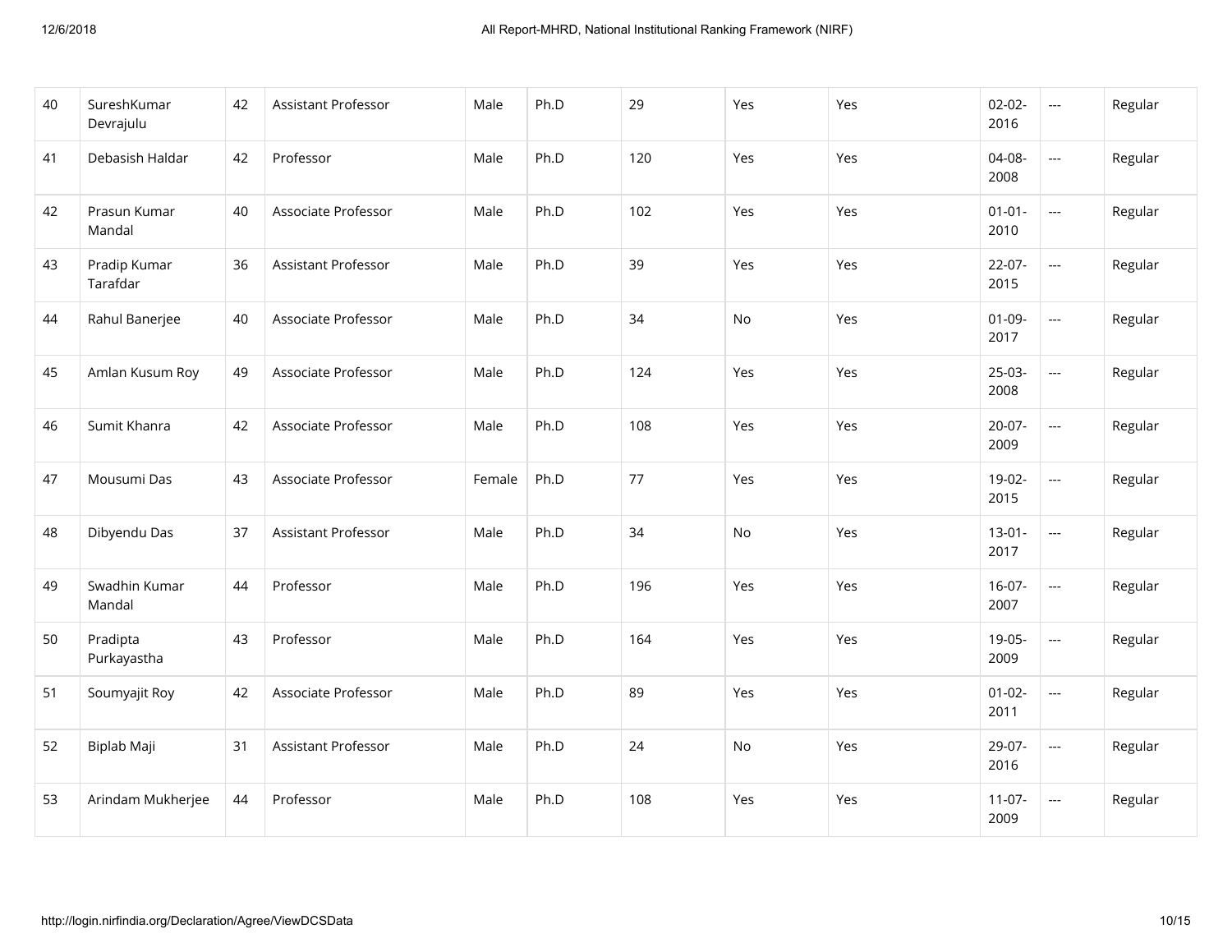| 54 | Devapriya<br>Chattopadhyay | 37 | Associate Professor                              | Female | Ph.D | 134          | Yes | Yes | $01 - 07 -$<br>2010 | $\overline{a}$           | Regular |
|----|----------------------------|----|--------------------------------------------------|--------|------|--------------|-----|-----|---------------------|--------------------------|---------|
| 55 | Tapabrato Sarkar           | 31 | Assistant Professor                              | Male   | Ph.D | $\mathbf{1}$ | No  | Yes | 14-06-<br>2018      |                          | Regular |
| 56 | Supriyo Mitra              | 41 | Professor                                        | Male   | Ph.D | 164          | Yes | Yes | $10-05-$<br>2010    | $\overline{a}$           | Regular |
| 57 | Gopala Krishna<br>Darbha   | 38 | <b>Assistant Professor</b>                       | Male   | Ph.D | 26           | No  | Yes | $10-01-$<br>2017    | ---                      | Regular |
| 58 | Kathakali<br>Bhattacharyya | 39 | Associate Professor                              | Female | Ph.D | 88           | Yes | Yes | $18-07-$<br>2011    | $\mathbb{H} \mathbb{H}$  | Regular |
| 59 | Kajaljyoti Borah           | 38 | Assistant Professor                              | Male   | Ph.D | 63           | Yes | Yes | $03-01-$<br>2017    | $\overline{\phantom{a}}$ | Regular |
| 60 | Prasanta Sanyal            | 43 | Dean / Principal / Director /<br>Vice Chancellor | Male   | Ph.D | 150          | Yes | Yes | $13 - 12 -$<br>2010 | ---                      | Regular |
| 61 | Sayantan Sarkar            | 35 | <b>Assistant Professor</b>                       | Male   | Ph.D | 14           | No  | Yes | $04-05-$<br>2017    | ---                      | Regular |
| 62 | Sujata Ray                 | 42 | Assistant Professor                              | Female | Ph.D | 114          | Yes | Yes | 05-08-<br>2010      | $\overline{a}$           | Regular |
| 63 | Tarun Kumar Dalai          | 45 | Associate Professor                              | Male   | Ph.D | 149          | Yes | Yes | $02 - 08 -$<br>2010 |                          | Regular |
| 64 | Manoj Kumar Jaiswal        | 43 | Associate Professor                              | Male   | Ph.D | 101          | Yes | Yes | $25-02-$<br>2010    | ---                      | Regular |
| 65 | Sukanta De                 | 48 | Associate Professor                              | Male   | Ph.D | 268          | No  | Yes | $26 - 10 -$<br>2018 | ---                      | Regular |
| 66 | Swastika Chatterjee        | 35 | Assistant Professor                              | Female | Ph.D | 40           | No  | Yes | $30-07-$<br>2018    | $\overline{a}$           | Regular |
| 67 | Asok Kumar Nanda           | 52 | Professor                                        | Male   | Ph.D | 307          | Yes | Yes | $26 - 12 -$<br>2008 | ---                      | Regular |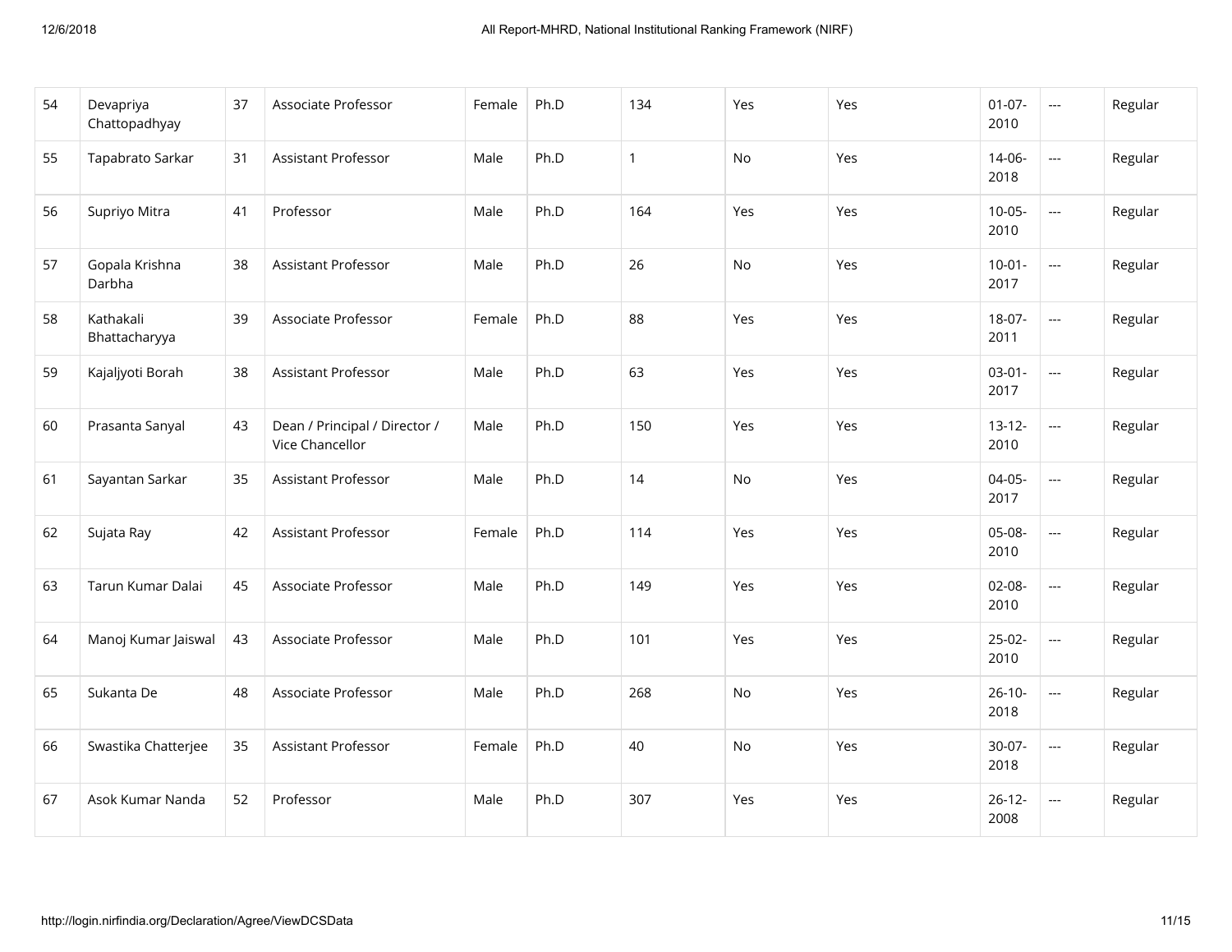| 68 | Sushil Gorai             | 36 | Assistant Professor        | Male   | Ph.D | 55           | Yes       | Yes | 06-08-<br>2015      | $\overline{a}$           | Regular                |
|----|--------------------------|----|----------------------------|--------|------|--------------|-----------|-----|---------------------|--------------------------|------------------------|
| 69 | Koel Das                 | 42 | Assistant Professor        | Female | Ph.D | 85           | Yes       | Yes | $05-12-$<br>2011    | $\overline{\phantom{a}}$ | Regular                |
| 70 | Shirshendu<br>Chowdhury  | 33 | <b>Assistant Professor</b> | Male   | Ph.D | 33           | No        | Yes | $05-05-$<br>2017    | $\overline{a}$           | Regular                |
| 71 | Satyaki Mazumder         | 35 | <b>Assistant Professor</b> | Male   | Ph.D | 55           | Yes       | Yes | $16 - 12 -$<br>2013 | ---                      | Regular                |
| 72 | Saugata<br>Bandyopadhyay | 40 | Associate Professor        | Male   | Ph.D | 119          | Yes       | Yes | 18-08-<br>2008      | ---                      | Regular                |
| 73 | Rajib Dutta              | 34 | <b>Assistant Professor</b> | Male   | Ph.D | 29           | Yes       | Yes | $05-02-$<br>2016    | $\overline{\phantom{a}}$ | Regular                |
| 74 | Anirban Banerjee         | 39 | Associate Professor        | Male   | Ph.D | 91           | Yes       | Yes | $15 - 12 -$<br>2010 | ---                      | Regular                |
| 75 | Ratikanta Behera         | 36 | Assistant Professor        | Male   | Ph.D | 24           | Yes       | Yes | $21-07-$<br>2016    | $\overline{a}$           | Adhoc /<br>Contractual |
| 76 | Subrata Shyam Roy        | 41 | <b>Assistant Professor</b> | Male   | Ph.D | 107          | Yes       | Yes | $02 - 08 -$<br>2010 | $\overline{a}$           | Regular                |
| 77 | Somnath Basu             | 36 | <b>Assistant Professor</b> | Male   | Ph.D | 97           | Yes       | Yes | $01 - 06 -$<br>2016 | ---                      | Regular                |
| 78 | Shibannanda Biswas       | 37 | <b>Assistant Professor</b> | Male   | Ph.D | 54           | Yes       | Yes | $31 - 01 -$<br>2014 | ---                      | Regular                |
| 79 | Swarnendu Datta          | 32 | <b>Assistant Professor</b> | Male   | Ph.D | 41           | Yes       | Yes | 19-02-<br>2015      | $\overline{a}$           | Regular                |
| 80 | Anirvan Chakraborty      | 32 | Assistant Professor        | Male   | Ph.D | $\mathbf{1}$ | No        | Yes | $25-06-$<br>2018    | ---                      | Regular                |
| 81 | SOUMYA<br>BHATTACHARYA   | 33 | Assistant Professor        | Male   | Ph.D | 43           | <b>No</b> | Yes | $25-06-$<br>2018    | ---                      | Regular                |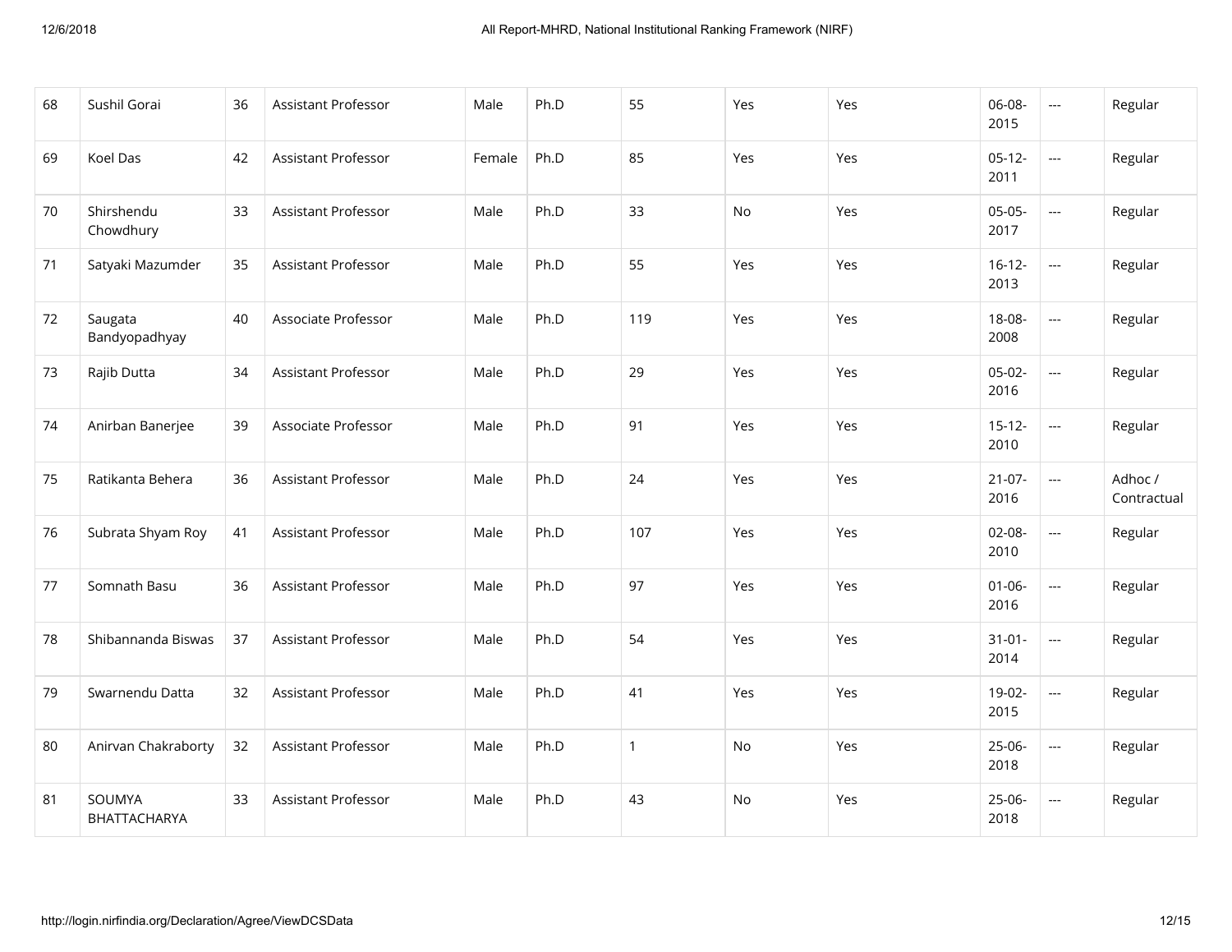| 82 | Sayan Bagchi             | 31 | Assistant Professor                              | Male | Ph.D | $\mathbf{1}$ | No  | Yes | 26-09-<br>2018      | $\overline{a}$           | Regular |
|----|--------------------------|----|--------------------------------------------------|------|------|--------------|-----|-----|---------------------|--------------------------|---------|
| 83 | Prasanta K Panigrahi     | 60 | Dean / Principal / Director /<br>Vice Chancellor | Male | Ph.D | 298          | Yes | Yes | $14 - 12 -$<br>2007 | $\overline{\phantom{a}}$ | Regular |
| 84 | Goutam Dev<br>Mukherjee  | 50 | Professor                                        | Male | Ph.D | 121          | Yes | Yes | 18-06-<br>2008      | $\overline{\phantom{a}}$ | Regular |
| 85 | Partha Mitra             | 42 | Assistant Professor                              | Male | Ph.D | 121          | Yes | Yes | $01 - 07 -$<br>2009 | $\overline{a}$           | Regular |
| 86 | Sourin Das               | 43 | Associate Professor                              | Male | Ph.D | 112          | No  | Yes | $08 - 11 -$<br>2016 | ---                      | Regular |
| 87 | Rajesh Kumble<br>Nayak   | 47 | Professor                                        | Male | Ph.D | 156          | Yes | Yes | $01 - 11 -$<br>2007 | $\mathbb{H} \mathbb{H}$  | Regular |
| 88 | <b>Bhavtosh Bansal</b>   | 43 | Associate Professor                              | Male | Ph.D | 100          | Yes | Yes | $30 - 03 -$<br>2010 | $\overline{\phantom{a}}$ | Regular |
| 89 | Kamaraju Natarajan       | 40 | <b>Assistant Professor</b>                       | Male | Ph.D | 36           | Yes | Yes | $11-07-$<br>2016    | ---                      | Regular |
| 90 | Narayan Banerjee         | 58 | Dean / Principal / Director /<br>Vice Chancellor | Male | Ph.D | 402          | Yes | Yes | $01 - 01 -$<br>2008 | $\overline{\phantom{a}}$ | Regular |
| 91 | Subhasis Sinha           | 45 | Associate Professor                              | Male | Ph.D | 142          | Yes | Yes | $02-09-$<br>2008    | ---                      | Regular |
| 92 | Siddhartha Lal           | 44 | <b>Assistant Professor</b>                       | Male | Ph.D | 96           | Yes | Yes | $22 - 07 -$<br>2010 | $\overline{a}$           | Regular |
| 93 | Amit Ghosal              | 46 | Professor                                        | Male | Ph.D | 124          | Yes | Yes | 07-04-<br>2008      |                          | Regular |
| 94 | Rangeet<br>Bhattacharyya | 42 | Associate Professor                              | Male | Ph.D | 95           | Yes | Yes | $16 - 08 -$<br>2010 | ---                      | Regular |
| 95 | Satyabrata Raj           | 43 | Associate Professor                              | Male | Ph.D | 123          | Yes | Yes | $24 - 04 -$<br>2008 | $\overline{a}$           | Regular |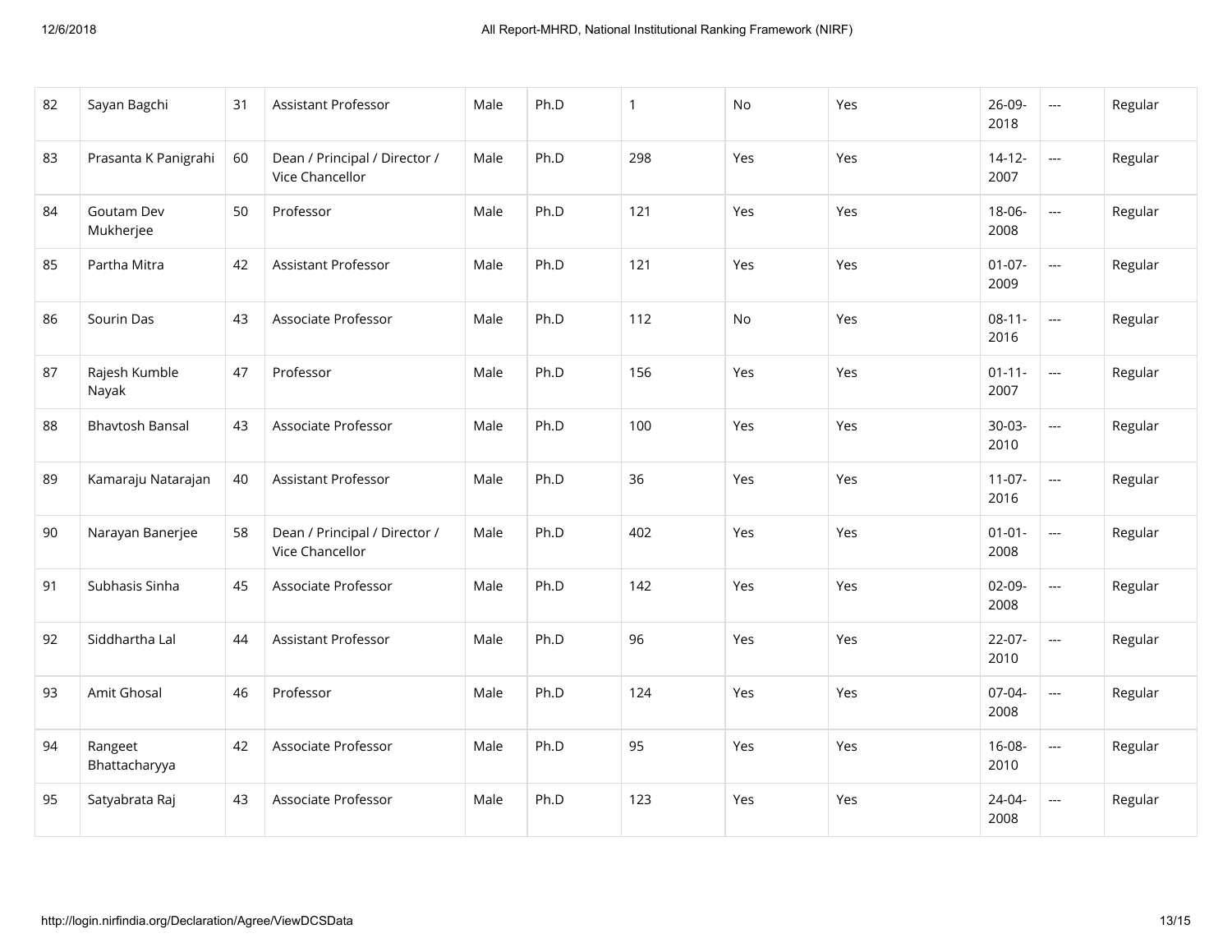| 96  | <b>Bipul Pal</b>         | 43 | Professor                                        | Male   | Ph.D | 131 | Yes | Yes | 22-08-<br>2007      | $\overline{\phantom{a}}$           | Regular |
|-----|--------------------------|----|--------------------------------------------------|--------|------|-----|-----|-----|---------------------|------------------------------------|---------|
| 97  | Nirmalya Ghosh           | 44 | Professor                                        | Male   | Ph.D | 116 | Yes | Yes | $19 - 11 -$<br>2009 | $\mathbb{L} \mathbb{L}$            | Regular |
| 98  | Rumi De                  | 43 | Assistant Professor                              | Female | Ph.D | 95  | Yes | Yes | $16 - 08 -$<br>2010 | $\overline{\phantom{a}}$           | Regular |
| 99  | Ananda Dasgupta          | 48 | Associate Professor                              | Male   | Ph.D | 218 | Yes | Yes | $01 - 06 -$<br>2007 | $\overline{a}$                     | Regular |
| 100 | Ayan Banerjee            | 45 | Professor                                        | Male   | Ph.D | 169 | Yes | Yes | $15 - 06 -$<br>2009 | $\mathbb{L} \mathbb{L} \mathbb{L}$ | Regular |
| 101 | Golam Mortuza<br>Hossain | 38 | Associate Professor                              | Male   | Ph.D | 113 | Yes | Yes | $10 - 08 -$<br>2010 | $\overline{\phantom{a}}$           | Regular |
| 102 | Soumitro Banerjee        | 57 | Dean / Principal / Director /<br>Vice Chancellor | Male   | Ph.D | 386 | Yes | Yes | $01 - 05 -$<br>2009 | $\mathbb{L} \mathbb{L}$            | Regular |
| 103 | Dibyendu Nandi           | 44 | Professor                                        | Male   | Ph.D | 127 | Yes | Yes | $31 - 12 -$<br>2008 | $\overline{\phantom{a}}$           | Regular |
| 104 | Anandamohan<br>Ghosh     | 45 | Associate Professor                              | Male   | Ph.D | 96  | Yes | Yes | 29-07-<br>2010      | $\mathbb{L} \mathbb{L} \mathbb{L}$ | Regular |
| 105 | Chiranjib Mitra          | 47 | Professor                                        | Male   | Ph.D | 142 | Yes | Yes | 03-09-<br>2007      | $\overline{\phantom{a}}$           | Regular |
| 106 | Dhananjay Nandi          | 43 | Associate Professor                              | Male   | Ph.D | 107 | Yes | Yes | $11 - 08 -$<br>2009 | $\mathbb{Z} \to \mathbb{Z}$        | Regular |
| 107 | Ritesh Kumar Singh       | 41 | Associate Professor                              | Male   | Ph.D | 92  | Yes | Yes | $22 - 11 -$<br>2010 | $\mathbb{L} \mathbb{L}$            | Regular |
| 108 | Supratim Sengupta        | 47 | Associate Professor                              | Male   | Ph.D | 79  | Yes | Yes | $01 - 12 -$<br>2011 | $\sim$ $\sim$                      | Regular |
| 109 | Sourav Pal               | 63 | Dean / Principal / Director /<br>Vice Chancellor | Male   | Ph.D | 144 | Yes | Yes | $12 - 10 -$<br>2017 | $\scriptstyle \cdots$              | Regular |